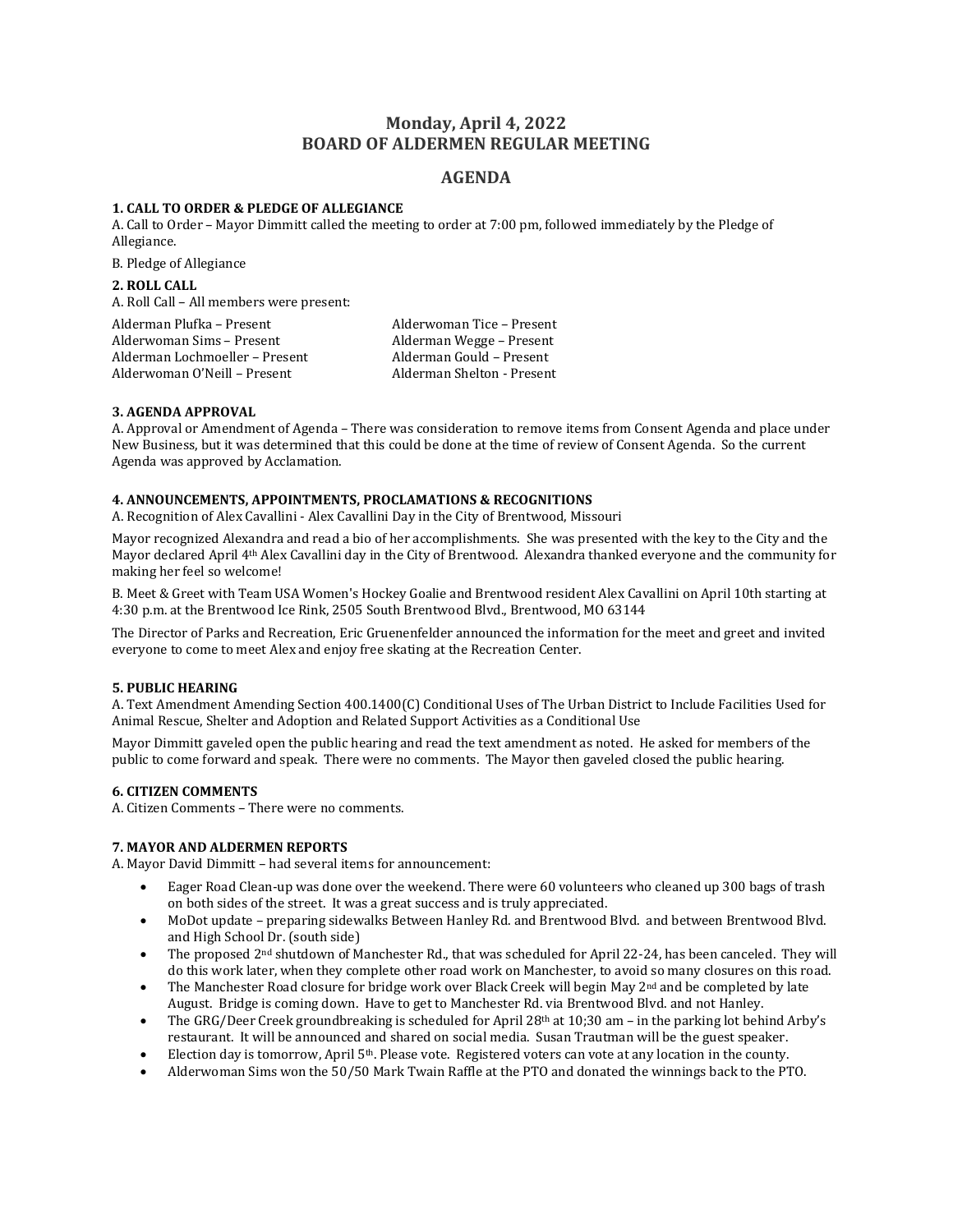B. Alderman David Plufka - Ward 1-No Report

- C. Alderwoman Nancy Parker Tice Ward 1-No Report
- D. Alderwoman Sunny Sims Ward 2- Echoed the work that volunteers did Saturday on Eager Rd. It was a great, fun day.
- E. Alderman Brandon Wegge Ward 2-Announced the Public Works Meeting on April 14th at 6:00 at City Hall.
- F. Alderman Steve Lochmoeller Ward 3- No Report
- G. Alderman Jeff Gould Ward 3-No Report
- H. Alderman Jack Shelton Ward 4 No Report
- I. Alderwoman Kathy O'Neill Ward 4- No Report

#### **8. CITY ADMINISTRATOR REPORT**

A. Brentwood Bound Update

Craig Schluter with Navigate Building Solutions presented the construction costs and soft costs since the last meeting and noted there were no acquisitions or additional funds received. There were no questions.

## **9. CONSENT AGENDA**

A. Standing Committees Reports

B. Approval of Meeting Minutes

C. Warrant Lists - Operating Funds and 2021 and 2022 Expenditures from the 2019 Series Certificates of Participation Proceeds (COPs)

## THE FOLLOWING 4 ITEMS WERE MOVED TO NEW BUSINESS PER REQUEST AND MOTION BELOW:

D. Resolution No. 1350 - A Resolution Approving a Change Order to the Contract with Jacobs Engineering Group for Continuing Construction Services as Well as the Design of a Retaining Wall in Phase 2

E. Resolution No. 1351 - A Resolution Approving a Change Order to the Contract with HOF Construction In., for Additional Work Needed for the Brentwood Park Pavilion and Event Lawn Project

F. Resolution No. 1352- A Resolution Approving A Temporary Roadway Agreement With Fred Luth & Sons Associated With MSD Project 11212

G. Resolution No. 1353- A Resolution Approving Change Order 3 With Ideal Landscape For GRG Connector A

Request was made by Alderman Wegge to move items D, E, & G from Consent agenda and to place all items under New Business to allow for further discussion. The same request was made by Alderman Plufka to move item F from the Consent Agenda to New Business. Resolutions No. 1350, 1351, 1352, and 1353 were moved to New Business.

Motion was then made by Alderman Lochmoeller and seconded by Alderwoman Sims to approve Consent agenda as amended, which now includes Standing Committee Reports, Meeting Minutes and Warrant lists.

Roll was called: Alderman Plufka – Yes Alderwoman Tice – Yes Alderwoman Sims – Yes Alderman Wegge – Yes Alderman Lochmoeller – Yes Alderman Gould – Yes Alderwoman O'Neill - Yes Motion carried by a vote of 8 (Yes) to 0 (No).

#### **10. OLD BUSINESS**

#### **11. NEW BUSINESS**

A. Bill No. 6378 - An Ordinance Of The City Of Brentwood, Missouri, Approving Amendment To Lease With Renatales Inc. D/B/A Bauserhaus; Authorizing Certain Other Actions In Connection Therewith; Providing For The Effective Date Of This Ordinance; And Containing A Severability Clause. - **First and Second Reading**

City Attorney O'Keefe did the first reading.

Mark Murray, with Armstrong Teasdale, shared that the city purchased this property 18 months ago and agreed to a year long lease. They now want to extend the lease by 7 months and terminate in January 2023. There was no discussion.

A Motion was made by Alderman Plufka and seconded by Alderwoman Sims for 2nd Reading of the Bill. No discussion. Motion carried by unanimous voice vote.

City Attorney did 2nd Reading of the Bill. There was no additional information for presentation.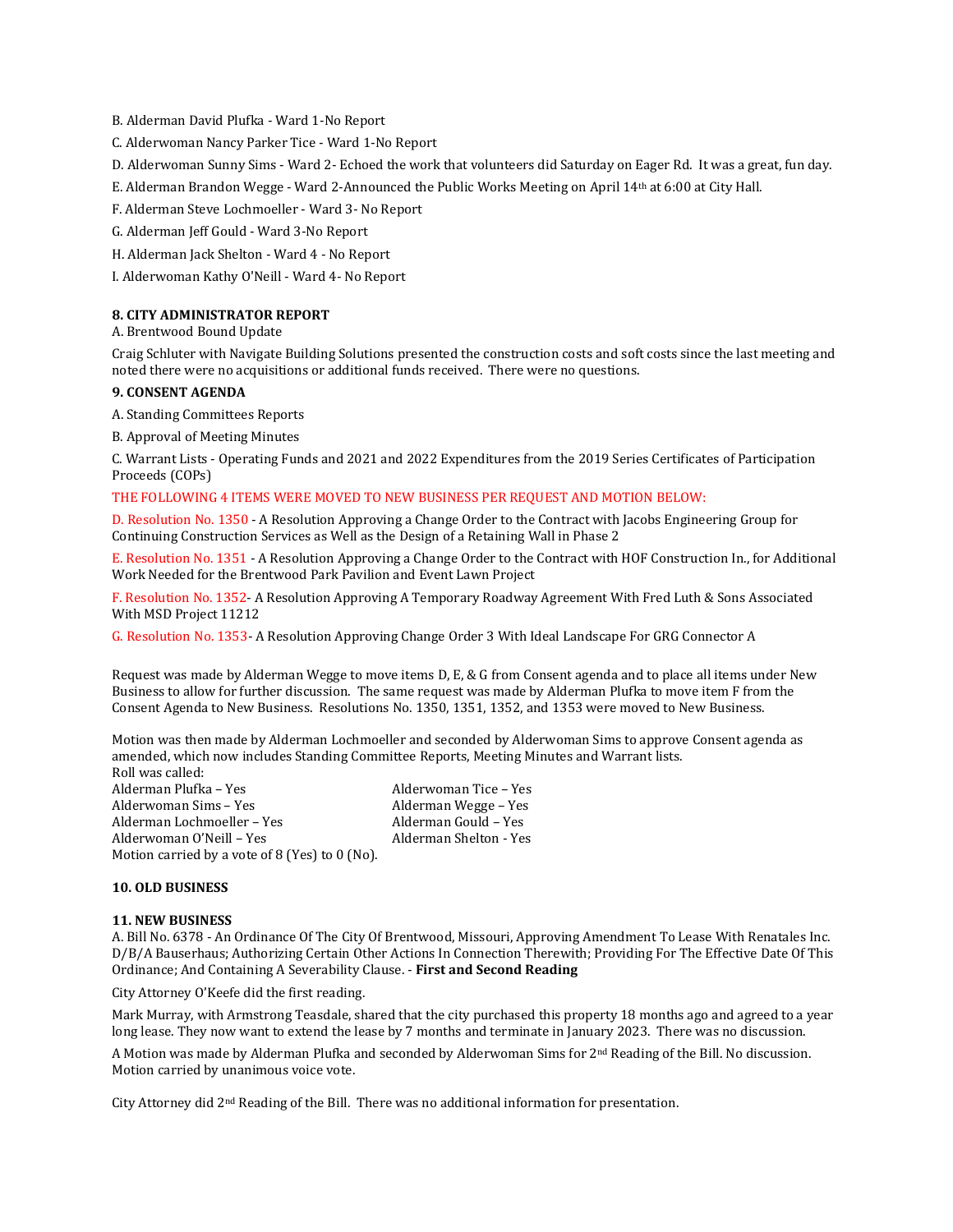Motion was made by Alderman Gould and seconded by Alderwoman Sims to perfect Bill #6378 into Ordinance form. There was no discussion. Roll was called:

Roll was called: Alderman Plufka – Yes **Alderwoman Tice – Yes** Alderwoman Tice – Yes Alderwoman Sims – Yes Alderman Wegge – Yes Alderman Lochmoeller – Yes Alderman Gould – Yes Alderwoman O'Neill – Yes Alderman Shelton - Yes By a vote of 8 (yes) to 0 (no) Bill No. 6378 will become Ordinance No. 5010 upon signature of the Mayor,

B. Bill No. 6379 - An Ordinance Adopting And Enacting A New Code Of Ordinances Of The City Of Brentwood; Establishing The Same; Providing For The Repeal Of Certain Ordinances Not Included Therein, Except As Herein Expressly Provided; Providing For The Manner Of Amending Such Code Of Ordinances; Providing Penalty For The Violation Thereof; And Providing When This Ordinance Shall Become Effective **- First and Second Reading**

City Attorney O'Keefe did the first reading.

City Administrator Akande shared that this is a housekeeping item we bring forward each year in review of state laws. There were no questions or discussion,

Motion was made by Alderman Plufka and seconded by Alderman Gould to do a 2nd Reading of the Bill. Motion Carried by unanimous voice vote.

City Attorney O'Keefe did the 2nd Reading of the Bill. There was no additional presentation or discussion.

Motion was made by Alderwoman Sims and seconded by Alderman Shelton to perfect Bill No. 6379 into Ordinance form. There was no discussion. Roll was called:

Alderman Plufka – Yes **Alderwoman Tice – Yes** Alderwoman Sims – Yes **Alderman Wegge – Yes** Alderman Lochmoeller – Yes Alderman Gould – Yes Alderwoman O'Neill – Yes Alderman Shelton - Yes By a vote of 8 (yes) to 0 (no) Bill No. 6378 will become Ordinance No. 5011 upon signature of the Mayor,

C. Bill No. 6380 - #22-005: Text Amendment Amending Section 400.1400(C) Conditional Uses Of The Urban District To Include Facilities Used For Animal Rescue, Shelter, And Adoption, and Related Services For Those Animals Such As Veterinary Care, Pet Owner Resources Support And Educational Programming As A Conditional Use **First Reading**

City Attorney O'Keefe did the first Reading of the Bill.

Information was presented by the Director of Planning and Development, Whitney Kelly, who shared that the applicant is seeking an addition to the existing building (a second story) and requesting a text amendment for a conditional use permit. Sarah Havier, President and CEO of Animal Protective Association of MO, spoke stating that they are an animal adoption agency that has been in Brentwood since 1947. She shared a power point presentation showing the building that was build in 1947 and the need for updates to the facility to provide better care for the animals and also the employees. She shared statistics and historical data along with project needs. They provide a great service to the community – 108 volunteers from our community and over 1000 residents have adopted from the APA. They have raised several million dollars for this project to complete the work that needs to be done.

Tracy Pupillo, legal counsel for applicant spoke. The APA is a legal non-conforming use, and it needs to be a conditional or permitted use to make the renovations. The ordinance would modify the urban district regulations to allow as a conditional use animal rescue, shelter and adoption services which provides custodial veterinary care for domestic animal pets, and pet owner resources, support and educational programs but not including farm, exotic, or other wild animals not normally kept as household pets. This use is consistent with the comprehensive plan and provides valuable public service. Use is also consistent with surrounding districts.

They respectfully request Board approval of this ordinance allowing for the text amendment. Also asked to enter into the record the City's comprehensive plan Municipal Code Section 400.1400, 400.1370, 400.1380, 400.1390, and the proposed ordinance.

Alderman Plufka clarified that what is before them tonight is only the text amendment – not an application for conditional use or zoning variance. Director Kelly is still reviewing whether a variance is needed or not. The text amendment has to go first to review for the CUP. If no variance needed, it is tentatively scheduled for the May meeting. Alderman Lochmoeller asked why they did not seek a rezoning of the parcel as opposed to a text amendment?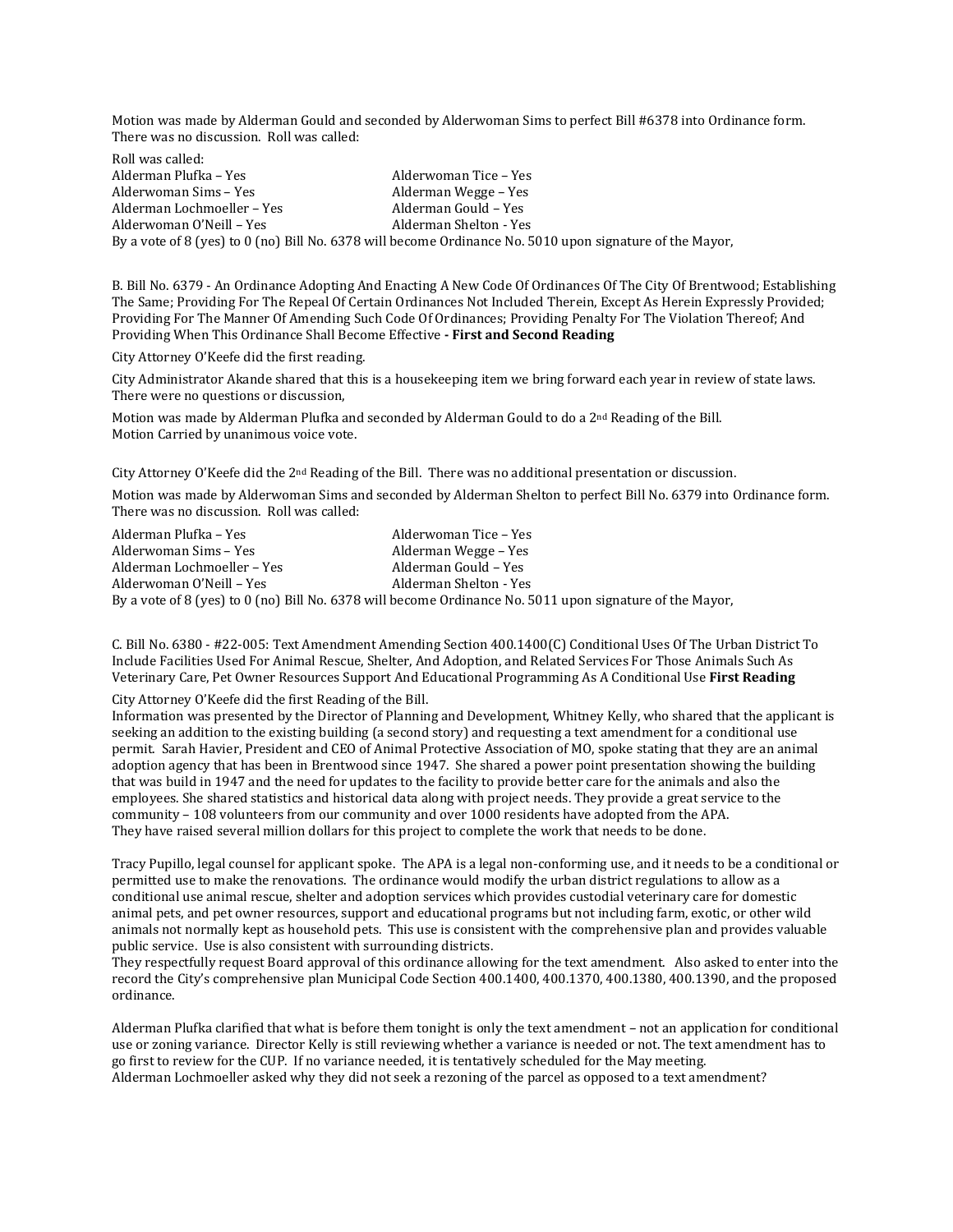Director Kelly responded that the property was rezoned in 2017 for the hotel use and for various reasons don't want to go back. It was also noted that the plan failed in 2017 as a permitted use but Planning and Zoning unanimously approved the plan this time.

#### **Resolutions below were moved from Consent Agenda for discussion and approval:**

D. Resolution No. 1350 - A Resolution Approving a Change Order to the Contract with Jacobs Engineering Group for Continuing Construction Services as Well as the Design of a Retaining Wall in Phase 2

Director Eric Gruenenfelder presented the information available in Boarddocs. Need Jacobs to design a small retaining wall by Bauserhaus to support an Ameren electric pole that had to be moved by Brentwood Bound. The cost was already included so no increase to budget.

Motion was made by Alderwoman O'Neill and seconded by Alderwoman Sims to approve Resolution 1350. No further discussion. Roll was called:

| Alderman Plufka – Yes                          | Alderwoman Tice – Yes  |
|------------------------------------------------|------------------------|
| Alderwoman Sims - Yes                          | Alderman Wegge – Yes   |
| Alderman Lochmoeller – Yes                     | Alderman Gould - Yes   |
| Alderwoman O'Neill - Yes                       | Alderman Shelton - Yes |
| Motion carries by a vote of 8 (yes) to 0 (no). |                        |

E. Resolution No. 1351 - A Resolution Approving a Change Order to the Contract with HOF Construction Inc, for Additional Work Needed for the Brentwood Park Pavilion and Event Lawn Project

Director Gruenenfelder and Craig Schluter with Navigate Building Solutions presented this information stating that during MSD's final site review, they indicated that the site utilities cannot run underneath the parking lot. The change order is to move all the utilities that were under the parking lot. Design cost is covered. This is only a construction cost. Moving the utilities that may go under the trail path is not a cause for concern.

Motion was made by Alderman Gould and seconded by Alderwoman Tice to approve Resolution 1351. No further discussion, Roll was called:

| Alderman Plufka - Yes                            | Alderwoman Tice – Yes  |
|--------------------------------------------------|------------------------|
| Alderwoman Sims – Yes                            | Alderman Wegge – Yes   |
| Alderman Lochmoeller - Yes                       | Alderman Gould - Yes   |
| Alderwoman O'Neill - Yes                         | Alderman Shelton - Yes |
| Motion carries by a vote of 8 (yes) to $0$ (no). |                        |

F. Resolution No. 1352- A Resolution Approving A Temporary Roadway Agreement With Fred Luth & Sons Associated With MSD Project 11212

Director Dan Gummersheimer presented the information as noted in Boarddocs, stating that this proposed plan will help decrease construction time, and was shared at March meetings with both Public Works and Public Safety Committees who were favorable. Fred Luth and Sons representative was available to field questions. Extensive discussion took place.

It was stated that the project could not be delayed until later in summer due to contract with MSD to complete the project. Safety for resident and children in the area was presented as a main concern, as well as the traffic issues that are anticipated on Swim Club Dr. if this moves forward, and on Brentwood Blvd. if they have to turn trucks around. Safety concerns were addressed by Chief Cottrell and Chief Spiess. The Fred Luth Company was willing to accommodate any and all concerns.

Motion was made by Alderman Gould and seconded by Alderman Plufka to table the decision and review at the Public Works meeting on April 14<sup>th</sup> and to consult with area residents and Swim Club administration. Motion carried by 7(yes) to 1(no) voice vote. Alderwoman O'Neill was opposed to the delay.

G. Resolution No. 1353- A Resolution Approving Change Order 3 With Ideal Landscape For GRG Connector A Director Gummersheimer presented the information for the change order. There are three components to the change order: Time and Material, unforeseen concrete removal, and Ameren electric service relocation for MSD. Changes are still under the projected cost of the original project.

Motion was made by Alderman Wegge and seconded by Alderman Plufka to approve Resolution 1353. There was no further discussion. Roll was called:

Alderman Plufka – Yes Alderwoman Tice – Yes Alderwoman Sims – Yes Alderman Wegge – Yes Alderman Lochmoeller – Yes Alderman Gould – Yes Alderwoman O'Neill – Yes Alderman Shelton - Yes Motion carries by a vote of 8 (yes) to 0 (no).